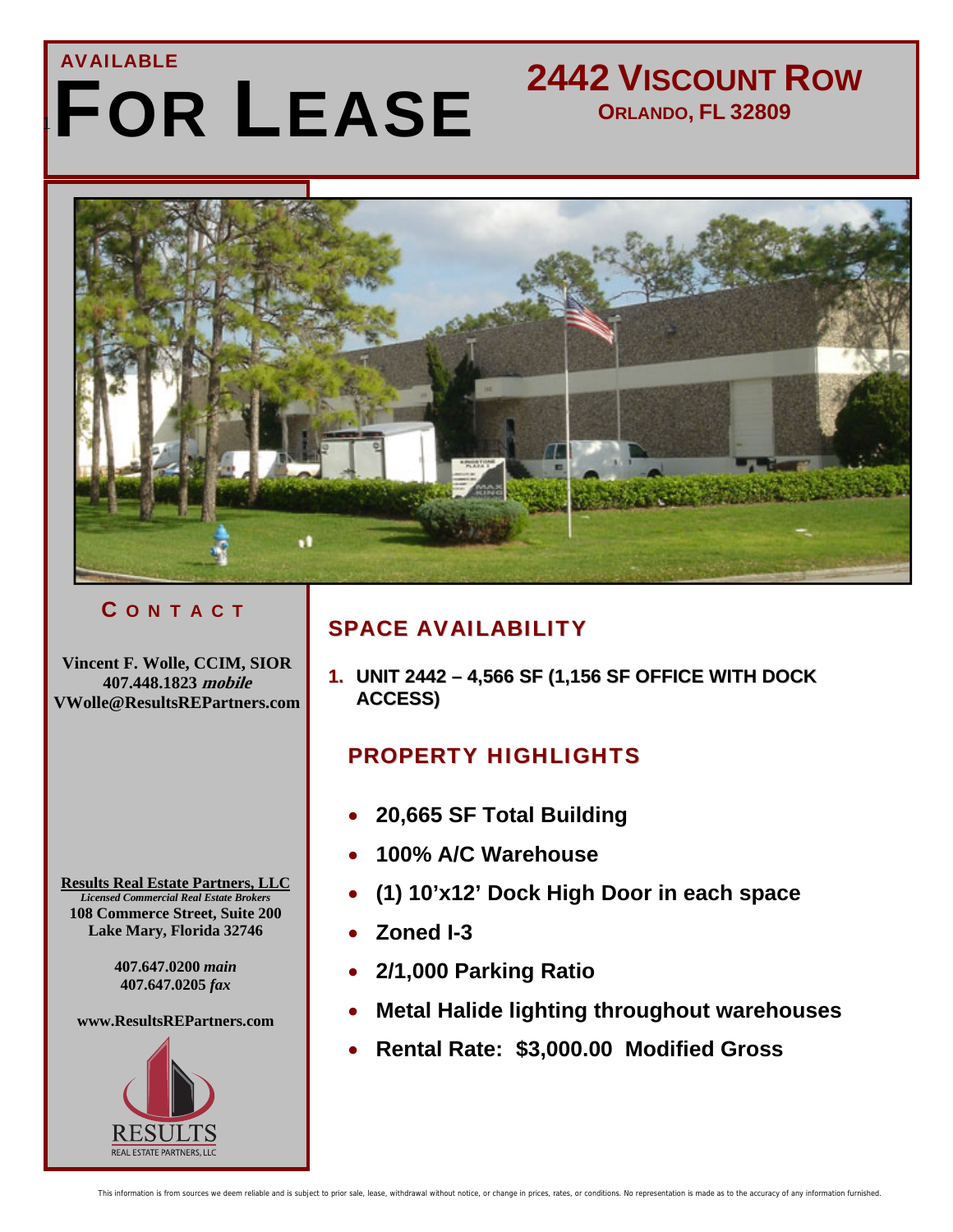#### AVAILABLE

# FOR LEASE

## **2442 VISCOUNT ROW ORLANDO, FL 32809**



#### C O N T A C T

**Vincent F. Wolle, CCIM, SIOR 407.448.1823 mobile VWolle@ResultsREPartners.com** 

**Results Real Estate Partners, LLC Licensed Commercial Real Estate Brokers 108 Commerce Street, Suite 200 Lake Mary, Florida 32746** 

> **407.647.0200** *main*  **407.647.0205** *fax*

#### **www.ResultsREPartners.com**

 $\overline{\phantom{a}}$ 





This information is from sources we deem reliable and is subject to prior sale, lease, withdrawal without notice, or change in prices, rates, or conditions. No representation is made as to the accuracy of any information f